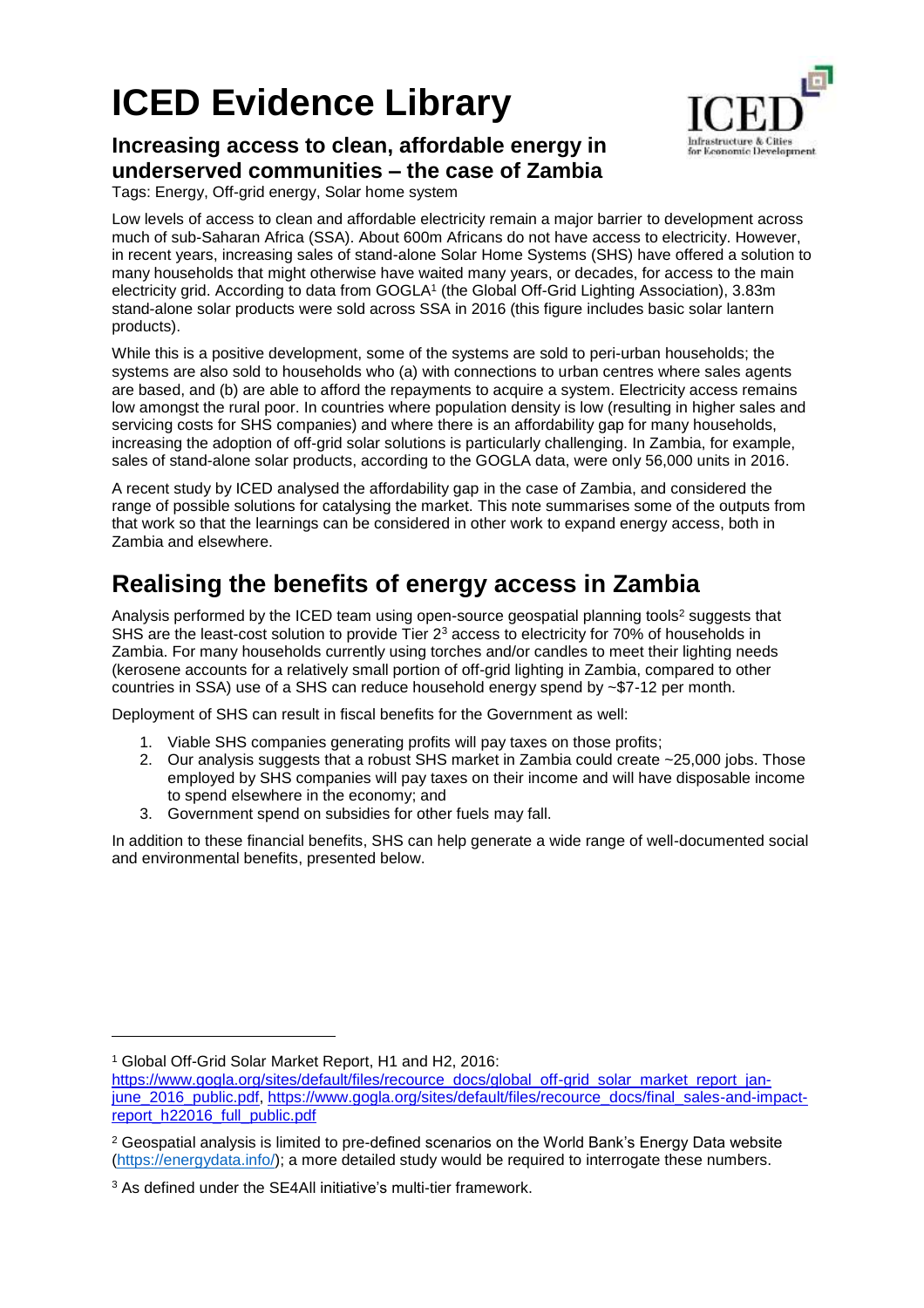



## **Finding solutions and accelerating the market**

#### **Establishing strong foundations**

To unlock these benefits SHS companies need the right enabling environment to be in place. This means removing barriers that might exist to rolling out SHS, for example ensuring technical standards and import tariff exemptions are non-discriminatory and that they are applied consistently. The Energy Compacts prepared under DFID's Energy Africa programme identify remaining barriers that need to be addressed by partner countries.

Governments should go further than simply removing barriers; Governments can be a vocal and proactive supporter of all solutions that extend access to electricity. Electricity sector plans should consider all solutions, including SHS and mini-grids, so that the role of each solution in meeting energy access objectives is clearly defined, and is clearly communicated to potential investors.

Establishing robust foundations for the sector provides a clear framework within which SHS companies and other stakeholders can develop their own strategies and make investment decisions.

#### **Expanding access to finance**

Once a strong enabling framework is in place, finance is the primary obstacle to growth for SHS companies. Specifically, companies require a lot of working capital to grow their business: to finance increasing inventory levels and to finance accounts receivable once systems have been sold. ICED team analysis has estimated that >\$100m of working capital would be required to serve a market of 2m households in Zambia, each acquiring a Tier 1/2 multi-room SHS.

#### **'Stretch' actions to achieve universal access to energy**

Establishing a strong enabling framework and facilitating access to finance are critical to catalysing a sustainable market for SHS. However, these actions will not by themselves achieve universal access to clean and affordable energy, the aim of Sustainable Development Goal 7 (SDG7). As already noted, there will be a portion of the population that is simply unable to afford a SHS. ICED team analysis suggests that in Zambia:

- ~4% of households are not even able to afford the most basic solar lantern, even if a mechanism is put in place to allow for payment to be spread over a 12 month period (basic solar lanterns are normally paid for up-front using cash).
- A further ~22% of households cannot afford a solar lantern with a basic mobile phone charger.
- A further ~28% of households (i.e. ~54% of Zambian households in total) cannot afford a simple Tier 1 multi-room SHS with payments spread over an 18 month period.

Meeting SDG7 requires an action plan that meets this affordability gap. Most donor programmes to date have focused on the first two requirements presented above: a strong enabling environment, and access to finance. Relatively little attention has been focused on addressing the affordability gap that prevents ~54% of Zambians from engaging with the SHS market.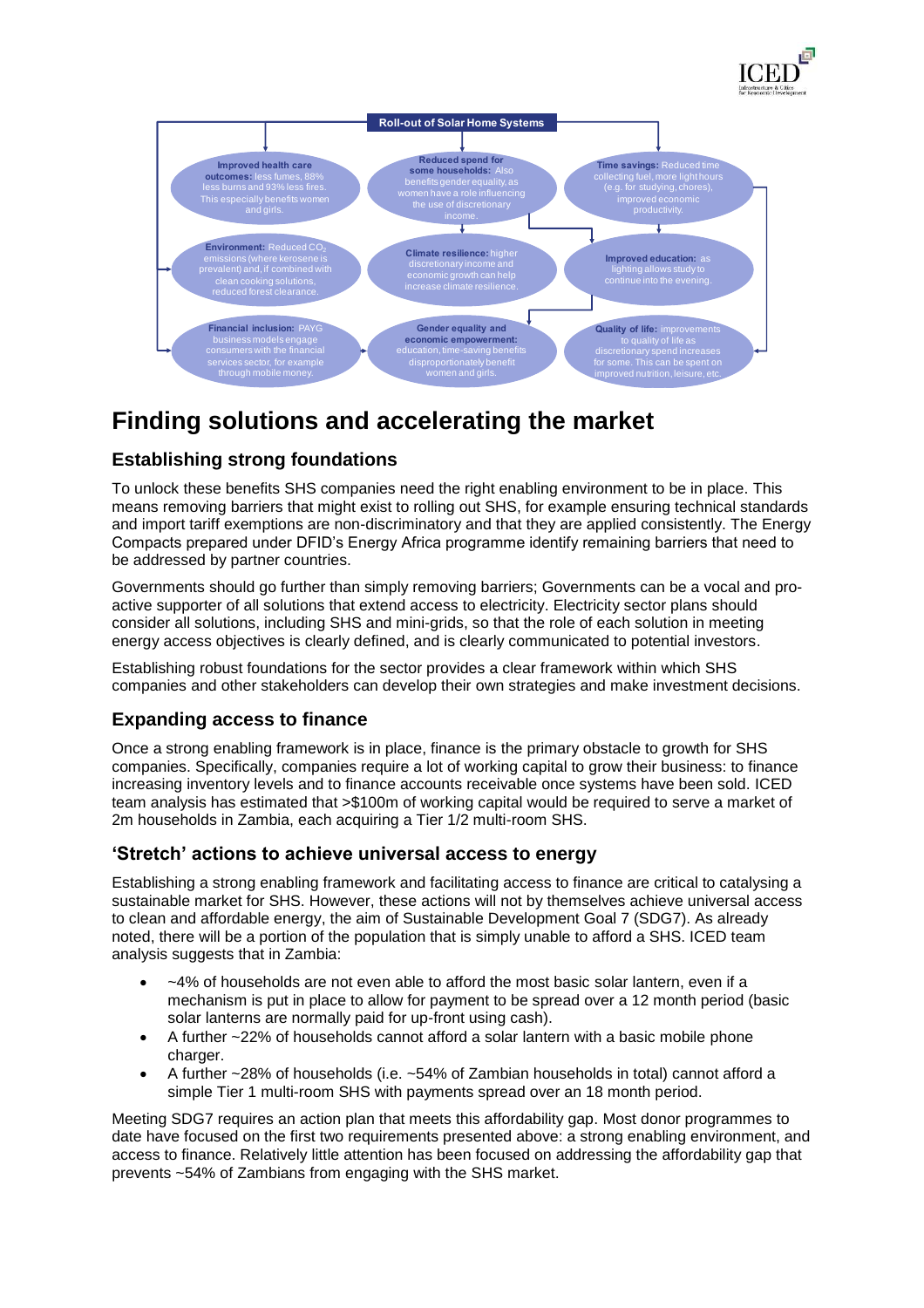

## **A role for Government**

Addressing this affordability gap is demanding and complex, but it is necessary if we are serious about meeting SDG7. Substantial public sector interventions have been required to achieve universal electricity access in most countries.

A private sector-led approach has achieved many successes in rolling-out SHS, and it is important to not undermine the many successes that it can continue to achieve, interventions will be required if the objective is to extend access to similar energy solutions to the whole population. Government interventions to date have been limited and the market has been characterised by competition between SHS companies in the market. This again leads SHS companies to focus on markets that are sufficiently large to withstand such competition. To reach more sparsely populated, or difficult to reach, areas a regulatory model characterised by "competition for the market" (e.g. following a concession or tender model) might be more appropriate. This may reflect an evolution of a market that has been considered largely as based on a consumer good versus a more utility-like approach which would reflect a public good targeted for universal access.

We have identified three basic principles that any intervention to address the affordability gap should adhere to:

- **Flexible, but rigorous** where a Government creates a formal framework for supporting access, SHS companies should be encouraged to put forward their own proposals for reaching hard-to-reach areas so that the benefits of innovation – with multiple companies taking different approaches – are maintained. A rigorous evaluation of proposals is necessary, to test whether a company's plans can be delivered.
- **Adaptive** Because of the hard-to-reach nature of many of the communities that a programme would need to target, 'facts on the ground' are likely to mean that the detailed design of an intervention will need to evolve over time. This will need to be considered in designing the regulation and/or commercial principles that govern disbursements under the intervention, for example by avoiding long-term fixed pricing while ensuring that SHS companies are held accountable for the delivery of outputs.
- **Sustainable** The intervention must be sustainable, ensuring that outcomes persist and that the affordability gap is addressed for as long as it exists. Note that this is a requirement that many results-based financing (RBF) interventions do not meet, and may be a particular challenge of off-grid technologies that tend to have a finite lifespan.

These core principles do not tie governments or donors to a single intervention design, but adhering to these principles should help to improve the efficiency and the effectiveness of any scheme or programme. When designing such an intervention, there are a number of design considerations; we have identified nine below.